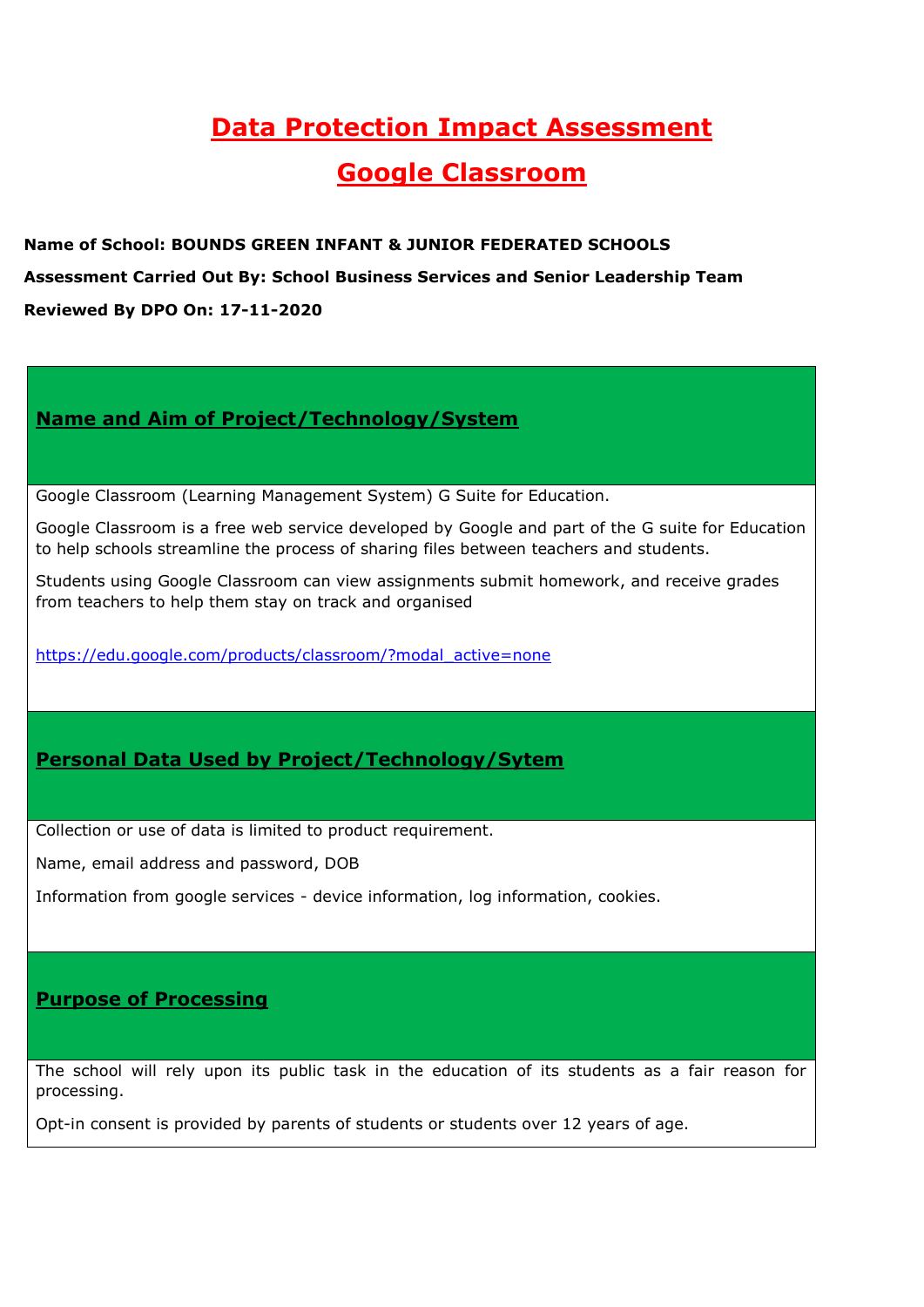## **Steps taken to protect data**

#### **Steps Google will take to protect data**

- Account creation is required.
- Two factor account protection is available.
- Third party contractual security protections are required.
- Industry best practices are used to protect data.
- All data in transit is encrypted.
- All data at rest is encrypted.
- Notice is provided by Google in the event of a data breach.
- Opt-in consent is requested from users at the time personal information is collected.

Google are fully committed to the security and privacy of data and protecting the school from attempts to compromise it. Google's systems are among the industry's most secure and they resist any unlawful attempt to access customers' data.

Google's data centres use custom hardware running a custom hardened operating system and file system. As Google controls the entire hardware stack, they are able to respond to any weaknesses or threats which may emerge.

In order to reaffirm the commitments Google has made to schools, Google has signed the Student Privacy Pledge. This pledge, introduced by the Future of Privacy Forum (FPF) and The Software & Information Industry Association (SIIA), is intended to reflect their commitment to safeguard student personal information in their services designed for use in schools.

In the event of a possible data breach by Google, Google will notify the school or will guide them know what other security measures to put in place to stay better protected.

Data is shared with third party service providers. Contractual limits are placed on third-party data use.

Data is shared for analytics and research and/or product improvement

Data retention:

Google provides an option for the School to delete this data 3 months or 18 months after which the information is automatically deleted. Please outline which option the School is going to adopt.

### **School Security Features**

- The school has a remote learning policy in place.
- The Senior Leadership will set clear protocols on use of Google Classroom
- The school has safeguarding protocols in place
- The School uses LGFL for their ISP provider, which has a strong router rules for safeguarding. The router filters external incoming traffic into the school network and blocks traffic, sites that are improper for education settings.
- The school also has IMPERO. IMPERO is a child safe guarding software that monitors both external and internal traffic to the school. It also monitors key word searches that are improper or flagged up as a point of concern. When this happens, it takes note of the student or staff also a snap shot of the key word that has triggered the alert and email it to the safeguarding lead in the school for further investigations.
- Staff and students within the network are also limited by their user accounts as to what documents and folders they have access to. Documents and folders are protected by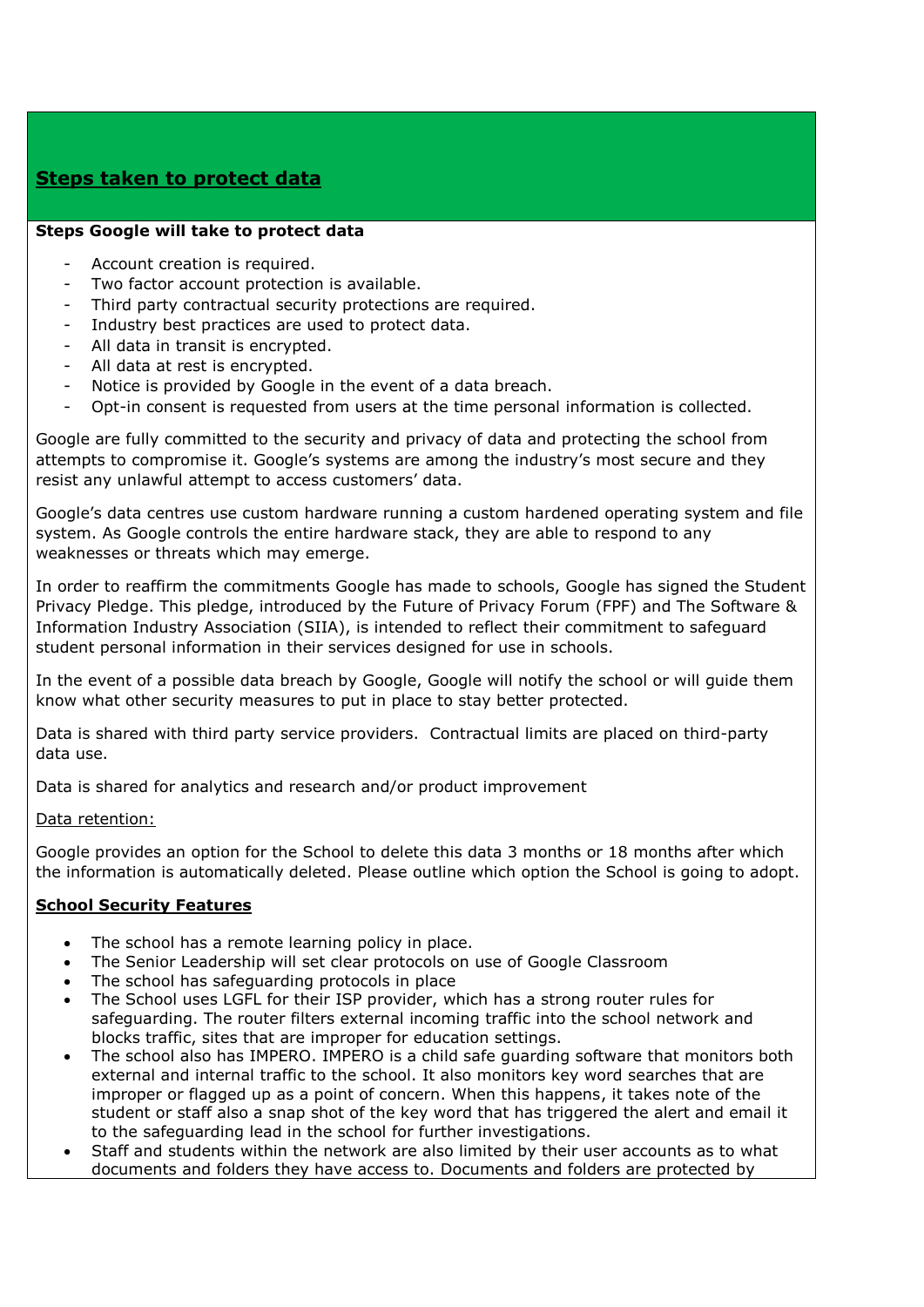security access level and cannot be assessed by a staff of students who does not belong to that security group. Pupils will have limited access to only see what is necessary.

- The same is mirrored to their Gmail accounts. When a staff or student logs on using their Gmail account they also belong to security groups that gives them permission or access only to documents they have access to. This complements the security and GDPR compliant security measures that Google has implemented to Gmail.
- This also secures the Gmail class room and virtual learning. A student can only access the portal for learning if only an account exists for that student in the organization as well as the student being given the permission to attend the online classes.
- The school also uses Sophos for antivirus protection. Sophos is configured for real time scanning and access as well within the school.
- Staff will receive regular training on Google Classroom which will include good practice. Teachers will be given dedicated time to set up and run online classes.
- Users must change their passwords regularly. User passwords are required to have a combination of upper and lower case letters, numbers and symbols
- Data is retained for 18 months on the portal.

## **Impact And Risks**

#### **School Assessment of Risk**

|                                                                        | <b>Risk Level</b>         | <b>Comments</b>                                                                                                   |
|------------------------------------------------------------------------|---------------------------|-------------------------------------------------------------------------------------------------------------------|
|                                                                        |                           |                                                                                                                   |
| Likelihood of harm to data<br>subject                                  | <b>Unlikely</b>           | As above, we have rigorous security<br>protocols in place                                                         |
| Severity of harm (regardless of<br>likelihood)                         | Minimal                   | Will depend on level of data used over<br>classrooms (for example is any health,<br>safeguarding, SEN data used?) |
| Overall risk (taking into<br>account measures to reduce<br>risk above) | Low                       |                                                                                                                   |
| <b>DPO Assessment of Risk</b>                                          |                           |                                                                                                                   |
| Likelihood of harm to data<br>subject                                  | <b>Unlikely</b>           |                                                                                                                   |
| Severity of harm (regardless of<br>likelihood)                         | Minimal to<br>Significant | If sensitive data is shared/discussed, the<br>severity of harm would be heightened.                               |
| Overall risk (taking into<br>account measures to reduce<br>risk above) | Low                       |                                                                                                                   |

### **Compliance Statement**

I can confirm that this data protection impact assessment has been completed to the best of my knowledge and that the software complies with the data protection principles under the GDPR.

All privacy risks and solutions have been considered and represent a proportionate response to the identified risks to personal data.